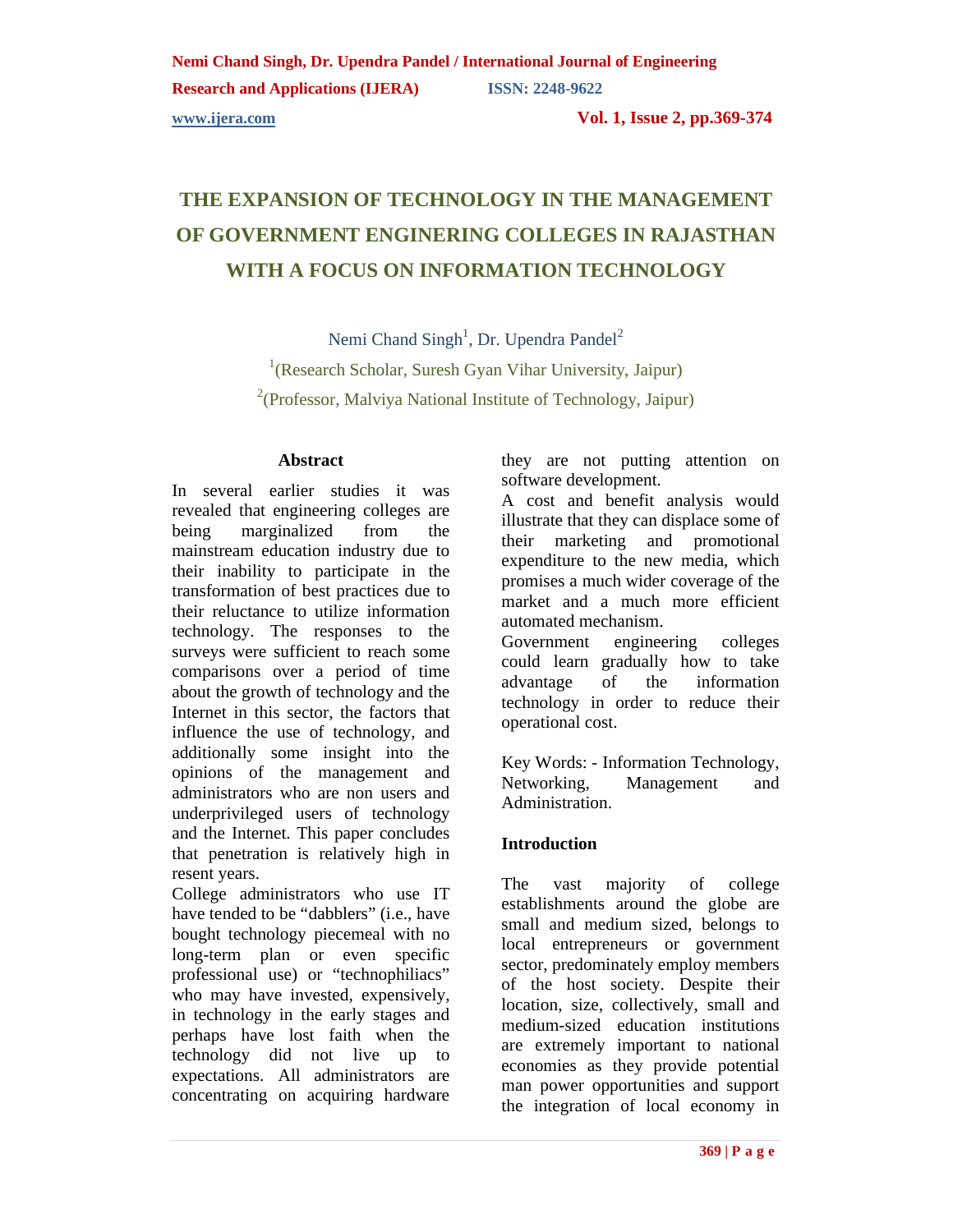**Research and Applications (IJERA) ISSN: 2248-9622** 

### **www.ijera.com Vol. 1, Issue 2, pp.369-374**

peripheral areas, even during recession periods.

These educational organisations provide a variety of benefits by enabling students to have direct contact with the local industries and host population. Therefore, they contribute significantly to the authenticity and quality of the "education system." Their size allows flexibility and specialization and thus they are able, more so than large, rigid, affiliated institutions, to identify niche markets and promote achieving differentiation and competitive advantage. They also have the flexibility to alter their portfolio characteristics, as well as form horizontal and vertical alliances to achieve economies of scope. They attract students spending to the host destination and the consequent "secondary spend" stimulates the multiplier effects, generating several rounds of economic activity at destinations.

However, colleges suffer a wide range of disadvantages that effectively jeopardize their profitability and competitiveness, as well as their contribution to regional economies. These disadvantages tend to result from their lack of capital; deficient economies of scale and underutilized economies of scope; peripherality; insufficient management and marketing skills and expertise; inadequate bargaining power within the distribution channel; and lack of representation in the emerging electronic marketplace (Buhalis, 1999; Furr & Bonn, 1998). Therefore, to the degree that the public and private sectors need to enhance their competitiveness and reinforce the prosperity of both enterprises and destinations, decisions makers should

identify methods in order to encourage the utilization of the strategic tools introduced by Information Technology (IT). This research paper quantitative research undertaken in government engineering colleges of Rajasthan, attempts to identify the use/ non use of technology and the Internet. Mary Parker Follett (1868–1933), who wrote on the topic in the early twentieth century, defined management as "the art of getting things done through people". She also described management as philosophy.

Technology has become a main source of sustainable *competitive advantage and a strategic weapon*, especially in the education industries due to the pivotal role information plays in the description, promotion, distribution, amalgamation, organization, and delivery of educational services. Technology can offer significant advantages in operational (e.g., quality management systems), tactical (e.g., financial management), and strategic management (e.g., decision support systems) to educational sector. Increasingly the use of IT is a major prerequisite in forming strategic alliances, developing innovative service methods, communicating with students and employees, and satisfying industry demand. Both students and staff also tend to place a greater value on organizations that utilize IT. The Information Society is a learning society where the core is networking and creativity (Castells 1996, Castells and Himanen 2002).

Globalization accelerated time-based competition, qualitative dynamics, rapid development of technology and especially ICT developments are bringing significant change to society, business and organizational structures and our ways of working and learning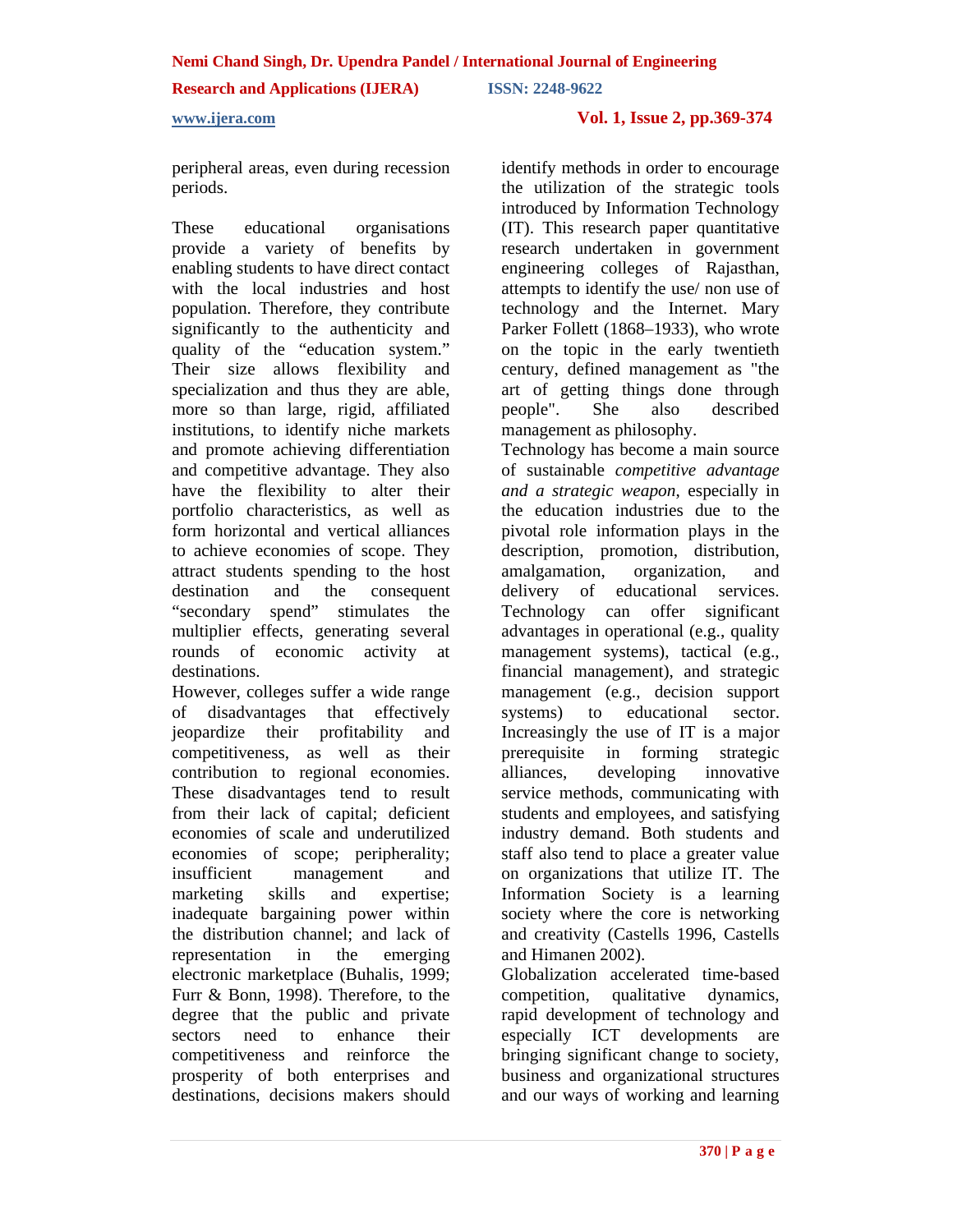### **Research and Applications (IJERA) ISSN: 2248-9622**

### **www.ijera.com Vol. 1, Issue 2, pp.369-374**

(see *e.g.* Ackoff 1999 and Senge *et al.*  2005).

### **Expansion of Information Technology in Government Engineering Colleges of Rajasthan**

A more recent surge in the use of information technology has been credited to the Networking. From its humble beginnings in the 2004 the Information Technology has blossomed in the recent years with explosive growth, including commercial networks and services. Estimates vary as to the usage of the Information Technology but educational institutions have been scrambling to have an electronic presence.

Increasingly, educational regions are managed by administrators and govt. bodies that tend to belong to the public sector and aim to coordinate and regulate the educational industry at the significant level. It also proposes to provide a networking for information sharing and ultimately for joint activities of key students and to provide training in technology and marketing via the new information technology.

### **Methodology**

Secondary data were used to identify critical areas that merited further investigation; however, every situation demands consideration of the type of approach to data collection and that means making presumptions about the respondents that will be interviewed, in this case college principals and registrars. Although alternative research methodologies were considered, including personal interviews the questionnaire instrument was chosen for comparison purposes;

the survey in 2004 had been conducted successfully by postal questionnaire.

In addition, the questionnaire was seen as most suited to the task of gathering a broad base of mostly factual information from a large population. In the case of all three of these surveys, preliminary semi-structured interviews were carried out in an attempt to highlight the issues in the current literature and to clarify the understanding of the target respondents regarding terminology. Having addressed these issues, a structured questionnaire was designed and piloted prior to each of these surveys.

However, it was clear from the lack of data giving any preliminary insight into the use of the information technology in different government engineering colleges.

The 2004, 2007, and 2008 questionnaires were in several similar sections. They contained data about the engineering colleges itself and its main source of revenue, about the background, about students' profile, about use of information technology in general and, additionally in different key departments, about the use/non-use of the information technology. The questions were mostly closed with three open-ended questions included for further expressions of opinion by the Principals.

The population was all Government Engineering Colleges in Rajasthan, and a random sample of was targeted with a postal questionnaire in 2007. There were 65% returned questionnaires in 2007, acceptable by postal survey standards. This compares well with the survey in 2004, again a postal survey to a random sample with a return rate of 38%. The responses contained a well proportioned cross section in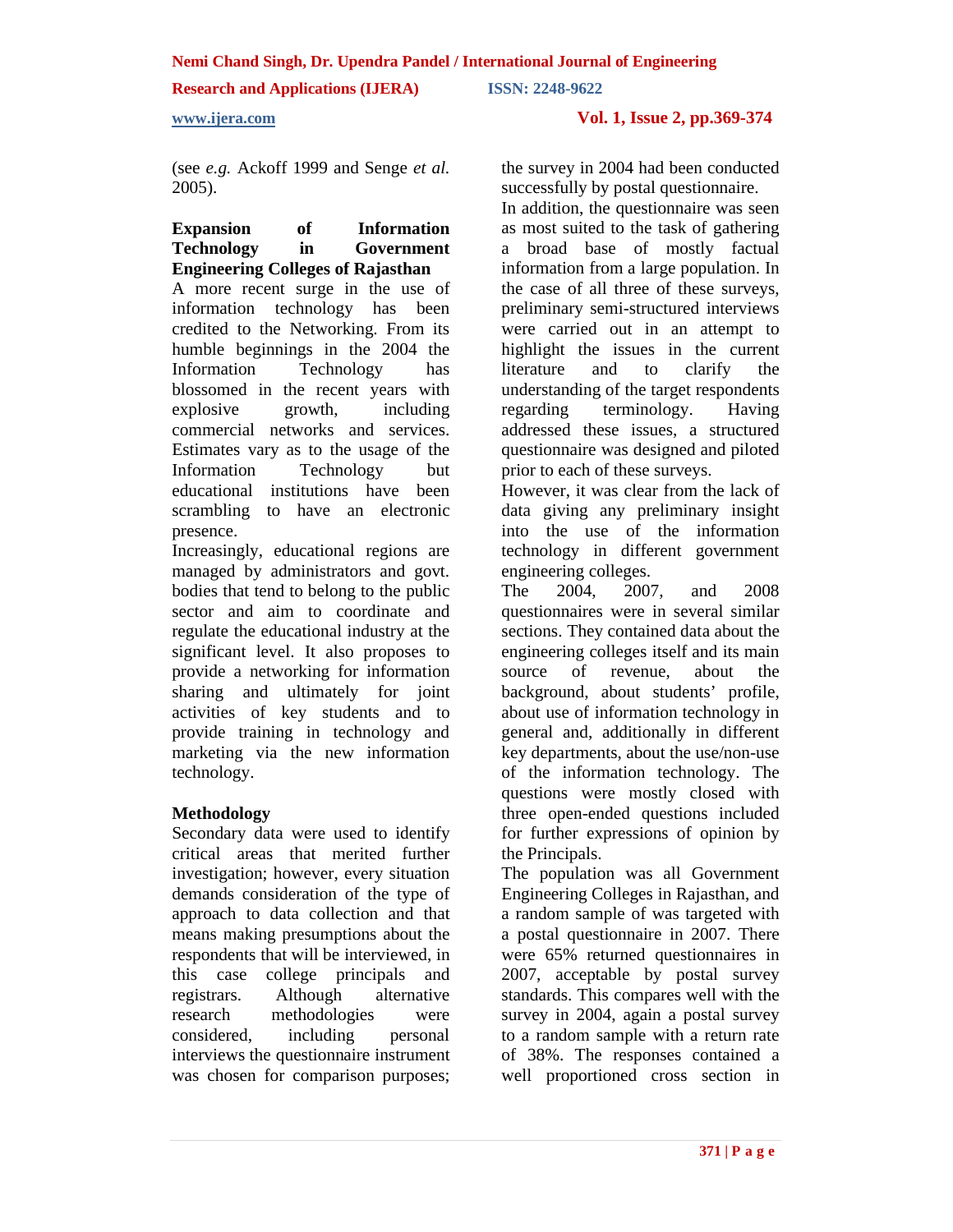### **Research and Applications (IJERA) ISSN: 2248-9622**

**www.ijera.com Vol. 1, Issue 2, pp.369-374** 

terms of size of college and variety of locations.

The questionnaire was coded, and analysed with the percentage method and graphical presentation of the data. At this level of data refinement statistically significant results were revealed in 2004 and are commented on here again, though the surveys of 2007 and 2008 did not reveal the same statistically significant results using the same method for analysis.

### **Results**

The three surveys produced some similar findings in terms of the demographics of the colleges and their management styles. By the help of data surmised in Table -1 the use of information technology can easily be identified.

The managers in 2007 and 2008 are seemingly better technology user than those of 2004, although this may be accounted for in terms of the higher automation of people.

# **Table -1**

### **Use of Information Technology in Government Engineering Colleges of Rajasthan: 2004, 2007, 2008**

| 1.           | Use of                 | 2004 | 2007 | 2008 |
|--------------|------------------------|------|------|------|
|              | <b>Information</b>     |      |      |      |
|              | <b>Technology</b>      |      |      |      |
| a            | Finance                | 20%  | 35%  | 37%  |
| $\mathbf b$  | Library                | 10%  | 50%  | 85%  |
| $\mathbf{c}$ | Admission              |      | 75%  | 70%  |
| d            | Examination            | 25%  | 35%  | 40%  |
| e            | Administration         | 05%  | 25%  | 50%  |
| f            | <b>Student Welfare</b> |      | 10%  | 15%  |
| g            | Training &             |      | 60%  | 70%  |
|              | Placement              |      |      |      |

The use of Information Technology in Government Engineering Colleges of Rajasthan is rapidly increasing. This shows that awareness of automated

systems is high. The use of information technology in finance is 20% in 2004 but the data collected in 2007 shows 35% use. Between the two data collected the trends show a hype of 15% which is remarkable.

In case of library facility automation in first year it was only 10% but in 2007 the growth of 40% is their which is higher than any other area & in year 2008 it again show an increasing trend 85%.

In admission activity of Government Engineering Colleges of Rajasthan 2004 the entire process is manual but it shows a tremendous growth in 2007 the growth of 75% but again the data show a decrease of 5% that is exceptional and very rare in nature.

From the beginning year 2004 growth is of 25% was their but slowly is grows to 35% and then after 40%.

Administration showing the management of all colleges in 2004 it was only 05% which was very less, but after that in year 2007  $& 2008$  the is increases by 25% and 50%. As far as student welfare is concern earlier it was nil but in 2007 and 2008 it increases from 10% to 15%.

Lastly training and placement in2004 it was nil but in 2007 it was 60% which increases by 70% in 2008.

Even though there seems to be some change in attitude towards technology it can probably be accounted for in a general terms with the pervasion of technology into the management, not to any specific activities. These are limited incidences but, nevertheless, indicative of proactive technology management of some college principals.

Of those who were *not using technology* in any form, in 2004, the most cited reasons for not using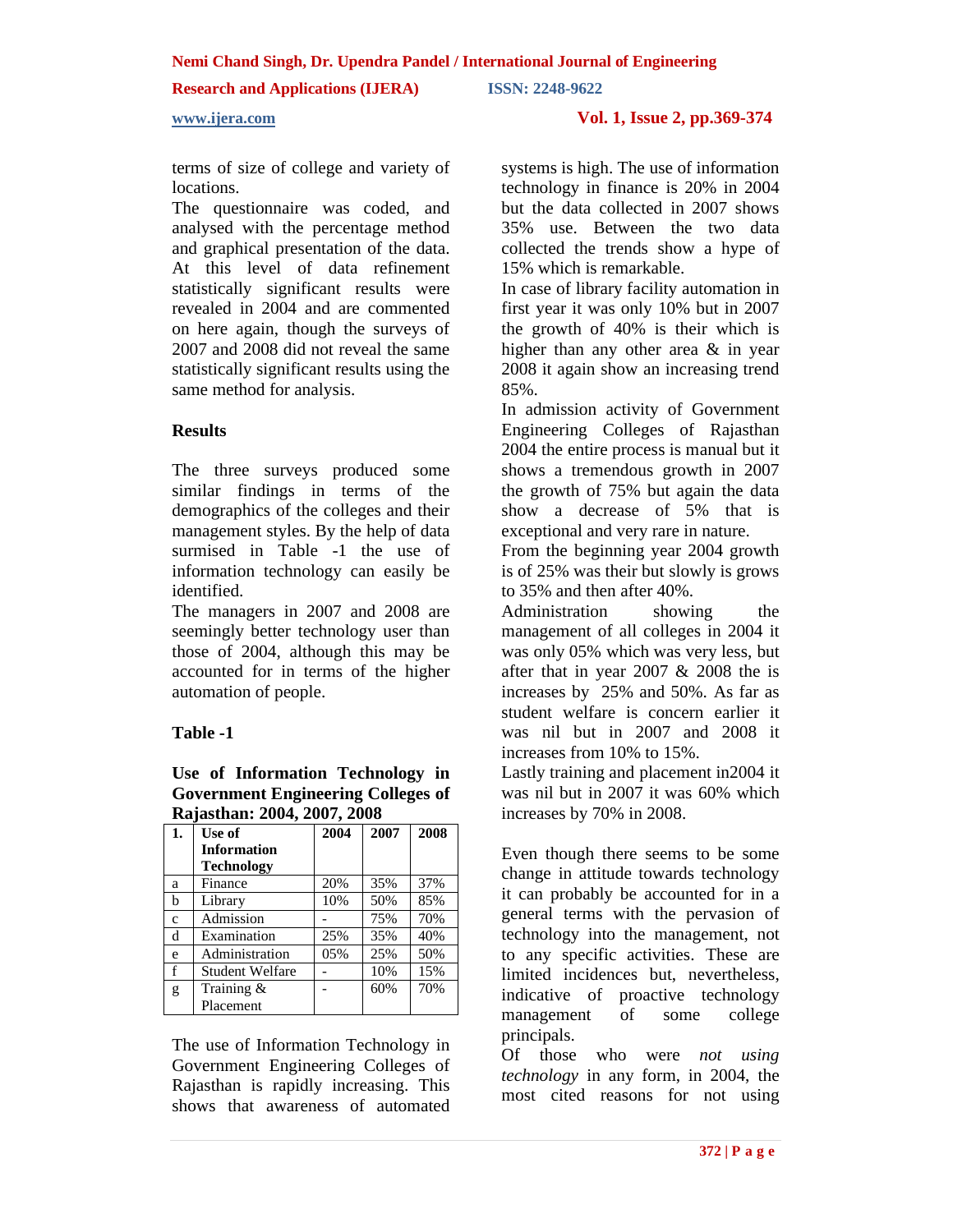**Research and Applications (IJERA) ISSN: 2248-9622** 

technology were "time" and "not needed." Few were worried about costs or lack of training.

# **Conclusions**

There has clearly been an increase in the uptake of technology in this sector. The previous research in 2004 indicated that some factors played a key role in the use of technology. These were mainly the investments, requirements and availability. All were found to be statistically significant factors in the use of technology. This may imply that they are self-taught or taught informally by colleagues. This may also indicate that technology is easy to buy by the box and load and go, or perhaps they are failing to maximize the potential of their hardware and software purchase. It may also mean that buying technology is now perceived as a low-risk activity with relatively low cost considerations, or, after years of caution, that technology has finally established itself as part of the institution and social infrastructure.

A more detailed qualitative study would be required for fuller analysis, though certainly technology training continues to be a key issue. Administrators are relying on asking the staff at the point of check in or filling in of the registration form.

For those at present who do not use technology they at least acknowledge the inevitability of using it in the future. Consequently, these current nonusers will be forced to adapt and adopt. There may always be those who resist technology and prefer a "handson" approach or choose to keep their college information in manual form rather than release it for wider consumption. It is clear to the whole of

# **www.ijera.com Vol. 1, Issue 2, pp.369-374**

the educational industry, chain, consortia, and independents that the Internet is having an impact, though indications are that the independent sector is in the early stages of adoption in terms of technological capability and not yet fully exploited. This may be due to the confusion in the entire system for educational products and exacerbated by the additional intermediaries emerging on the Internet.

### **Recommendations**

A cost and benefit analysis would illustrate that they can displace some of their marketing and promotional expenditure to the new media, which promises a much wider coverage of the market and a much more efficient automated mechanism. Government engineering colleges could learn gradually how to take advantage of the information technology in order to reduce their operational cost. To a certain extent this becomes the standard of the educational industry and whoever is lagging behind will be unable to attract students for their services. As a result, they connect all their working through networking have clear and efficient procedures. The most pivotal change is the revolution experienced through the development of the technology. The information technology is gaining commercial viability and is particularly suited to colleges where it enables the institutions to keep its doors open 24 hours a day, at minimal cost. Software is now designed for those inter- and intranet connections allowing access to internal databases and applications and secure access from external sources. Secure financial transactions are now being established and the Internet